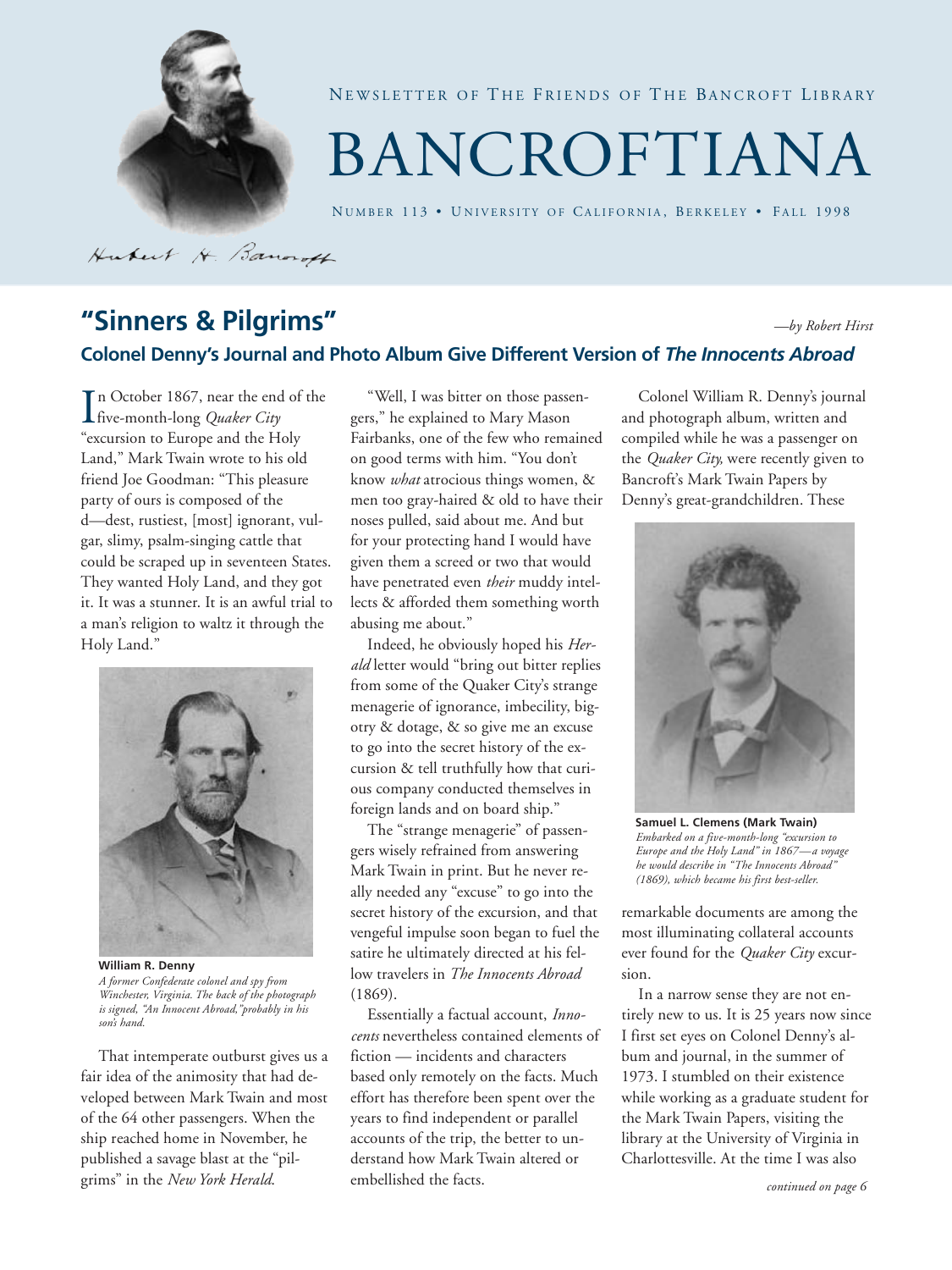

## *From the Director* **Students? In Bancroft?**

American West to social protest movements of the 1960s and 1970s.

Other faculty members regularly schedule semester-long classes in Bancroft's three seminar rooms. Professors Joseph Duggan (French) and Alan Nelson (English) teach French and English paleography and textual criticism using literary and documentary manuscripts ranging from 13th-century French Arthurian romances and the *Roman de la Rose* to the household records of Thomas Howard, Earl of Surrey.

This past spring Professor Robert Brentano, one of Cal's most distinguished medievalists, held several sessions of his upper division course on medieval English history in Bancroft in order to show some of our 15th-century English manuscripts, including both of our Wycliff Bibles.

And the Classics Department offered, for the first time, a class on papyrology using Bancroft's collection of ancient Greek papyri — the largest in the U.S. and an incomparable resource for the study of Hellenistic Egypt, especially now that many of these papyri have been digitized and made available on the internet (http://sunsite.Berkeley.EDU/APIS/).

One of the most interesting classes taking place in Bancroft these days is Engineering 24, a freshman seminar on "Sources in Engineering, Science, and Technology" organized by Deputy Director Peter Hanff and Professor James Casey, Associate Dean of the College of Engineering. Beginning engineering students are encouraged to think about problem-solving by looking at classical instances, using sources such as the treatises on calculus (originally called fluxions) by Leibnitz and Newton in the 17th century, a 19th-century steamship engineer's diary of experiments to improve the performance of steam engines, the designs of steam car pioneer Abner Doble, and the papers of nuclear physicist E.O.Lawrence, creator of the cyclotron. (See the Spring

#### 1998 issue of *Bancroftiana*, p. 12.)

Sometimes instruction takes place oneon-one, between a student with a question and a staff member behind the reference desk. Last spring a student came in to find out if we had any information on Rosy the Riveter, the World War II heroine of the home front. Circulation Supervisor Susan Snyder guided her to a large (and unfortunately still largely uncatalogued) collection of war posters. The result was a much more complex and interesting paper on the portrayal of women in the war effort. As Susan states, "she had come into Bancroft with trepidation, but she left as the devoted and grateful author of a smashing paper."

At the graduate level, thanks to the generosity of Kenneth and Dorothy Hill of San Diego, we've been able to award two fellowships each year to students working on dissertations that require the consultation of source materials in Bancroft. This year Elizabeth Leavy (Art History, UC Berkeley) has been studying the social and intellectual context of John Muir's *Picturesque California* (1888); while Rick Warner (History, UC Santa Cruz) has been working on the Cora Indian cultures of northwestern Mexico.

Bancroft's two editorial offices, the Regional Oral History Office (ROHO) and the Mark Twain Project, have also been involved with instruction. This is the second year that ROHO has sponsored a Working Group on Oral History in collaboration with the Townsend Center for the Humanities. It brings together students and faculty from many departments to share insights and problems with ROHO staff. And for the past two years, Bob Hirst, general editor of the Mark Twain Project, has been sharing his knowledge of America's favorite author with graduate and undergraduate students in the English Department.

Students? In Bancroft? You bet!

Charles T. aulhaber

Charles B. Faulhaber *The James D. Hart Director The Bancroft Library*

First, some statistics: Last year, the<br>largest single category of Bancrof<br>—Cal undergraduates—accounted t largest single category of Bancroft users —Cal undergraduates—accounted for 23% of the 16,207 visitors to Bancroft. Cal graduate students comprised the next largest category, 17.5%. Thus, just over 40% of Bancroft's patrons were Berkeley students. All told, 58% were students from Cal or other institutions — 32% graduate students, 26% undergraduates. Not surprisingly, over half the visits to Bancroft were for the purpose of doing research on dissertations, theses, or term papers.

This is a far cry from the situation as recently as the 1970s. Undergraduates were not admitted to Bancroft on a regular basis until 1973, several years after professor of English James D. Hart became Bancroft's new director. He was well aware of the importance of exposing students to primary source materials — the raw material of scholarship. Reading a sanitized, regularized printed text is simply not the same as working with an original manuscript.

One of the principle tasks of higher education is teaching how to exercise critical judgment, how to find and evaluate evidence.

Over the past 25 years, faculty and staff have made effective use of Bancroft's collections to teach this lesson. Leon Litwack, for example, Pulitzer Prize-winning professor of history, regularly sends students from his introductory U.S. history course to work on term papers using Bancroft sources. The first time he did this, in 1989, 700 students descended on Bancroft's 35 seat Heller Reading Room without prior notice (students and faculty being what they are). The resultant chaos has become legend. Currently we work with about 120 students from the class each time Professor Litwack teaches it, showing them the kinds of documentary materials we have on topics ranging from the opening of the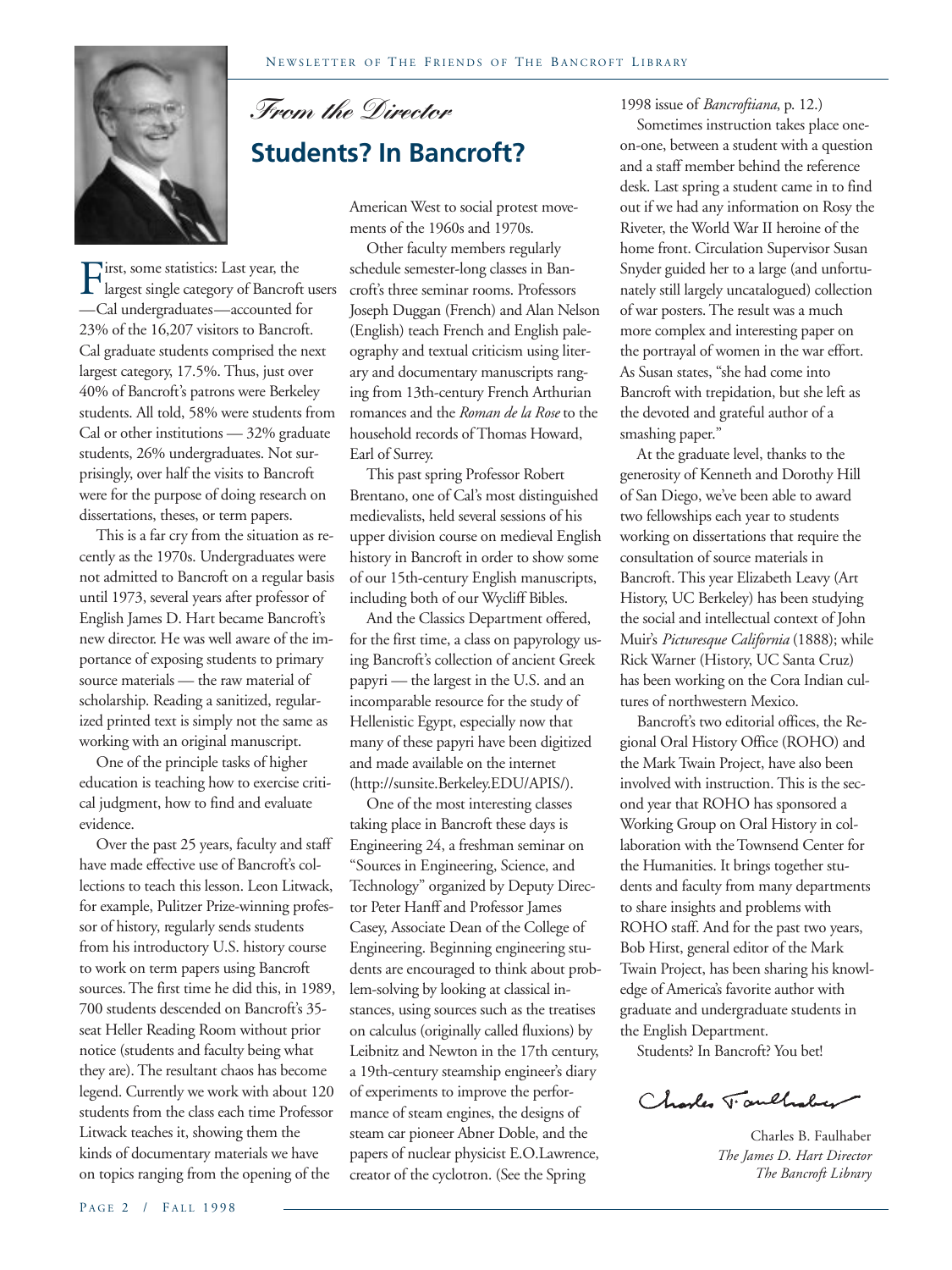### **Ovid's** *Metamorphoses* **Metamorphosed** *—by Ralph Hexter*

*Abent sua fata libelli:* "Books have<br>their own destinies," wrote the<br>Roman poet Ovid their own destinies," wrote the Roman poet Ovid.

When it comes to books and destinies, he should know, since he was banished by the emperor Augustus to the shores of the Black Sea in 8 CE for a book — "Arts of Love," published some years before — and some more proximate unspecified offense. Ovid cooled his heels in what is now Romania until his death in 17 CE.

As for his books, they lived on and were copied hundreds of times through the Middle Ages. Early printers issued myriad editions.

When in early March Anthony Bliss, Curator of Rare Books and Literary Manuscripts, e-mailed me that the Bancroft had just acquired a 1583 copy of Ovid's longest and most famous poem, *Metamorphoses*, I have to admit I expected to be underwhelmed. "Just another 16th-century impression!" I thought to myself.

I was in for a surprise, for it turns out not to be an edition of the poem at all. Instead, it is a Parisian printing of an illustrated reworking of Ovid's poem by Johannes Spreng (1524-1601), a remarkable Augsburg Meistersinger.

Just detailing the various traditions and practices out of which the book emerged opens a window on a fascinating set of cultural currents in Germany and France in the second half of the 16th century.

Ovid's *Metamorphoses* is treasured by current scholars of Latin literature for its witty, often ironic shifts of perspective, its complex narrative structure, its juxtaposition of literary styles. But over the long run of its European reception, Ovid's *magnum opus* was treasured above all as a compendious collection of classical myth. Glosses and commentaries indicate how much attention masters and students paid to the mythological lore it contained. Translations into just about every European

language, not to mention thousands of works in every medium inspired by tales from the *Metamorphoses*, brought Ovid out of Latin schoolrooms into the wider vernacular world.

Then as now, such obviously "irrelevant" learning had both cultural cachet and cultural opponents. The tales of pagan gods and heroes (and their amorous adventures) had often raised concerns among Christian educators. From the late 12th century, but with increasing fervor in the 13th and 14th centuries, Latin commentators variously mined the tales for universally applicable morals or allegorized them in specifically Christian terms, not only justifying continued study of the *Metamorphoses* but creating a new industry — a complementary tradition itself inexhaustible and infinitely malleable. Vernacular audiences presented new challenges and new opportunities, as did, of course, the great technical novelty of printing.

By the end of the 15th century, enterprising printers engaged scholars to

prepare more and more material for publication. Latin books predominated, but the 16th century saw increased printing of vernacular texts, which opened new markets and called for new promotions. So it was that near the middle of the century, a German publisher, Ivo Schöffer, got Jörg Wickram to prepare a German translation of the *Metamorphoses* for printing.

Wickram didn't translate the 12,000-some lines of Ovid's Latin anew. Instead, he got hold of a manuscript of a rare, late-12th-century German verse rendering of the *Metamorphoses* by monk and poet Albrecht von Halberstadt, likely written

for the great literary patron Hermann, Landgrave of Thuringia.

Wickram updated the language to appeal to contemporary tastes (think colorizing technician working for a 16th-century Ted Turner). The book came out in 1545 and had an immediate impact. No less a figure than Hans Sachs in the two months following publication of Wickram's *Metamorphoses* created over 40 songs inspired by tales from Ovid.

Collections of engravings based on tales from the *Metamorphoses* were also popular, and printers were quick to exploit the fact that the same set of woodcuts could be used to illustrate editions in Latin and multiple vernacular languages. This principle is well illustrated by the work of Bernard Salomon, master of the Lyons school of woodcutting. (Lyons was a much more important center for printing at the time than Paris.)

*continued on page 4*



*A portrait of Johannes Spreng taken from the first, posthumous printing of* Ilias Homeri *(Augsburg, 1610).*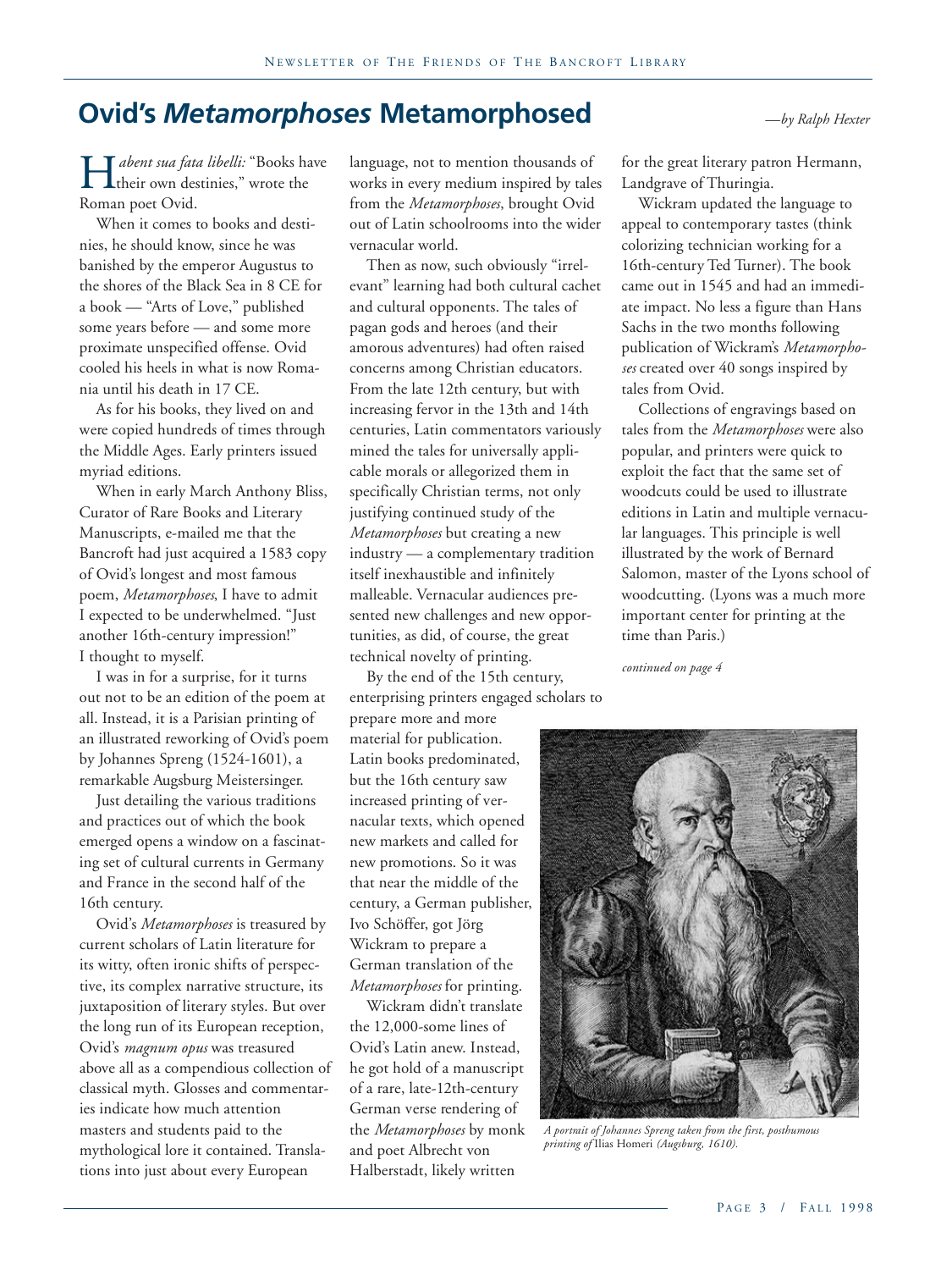

*A Solis woodcut from Bancroft's new* Metamorphoses.

Salomon created an influential set of 178 illustrations for a 1557 edition of the *Metamorphoses* in which the text is subordinate to the pictures: while the drawings are inspired by Ovid, we read not Ovid's verse but verse summaries of the "fables."

By 1563 the very enterprising Frankfurt printer Siegmund Feyerabent had commissioned a Nürnberg artist, Virgil Solis, to produce a series of illustrations closely based on Salomon's originals. Feyerabent used these 178 woodcuts in no fewer than three books in that one year, all aimed at slightly different markets.

Accompanied only by four-line verse captions in Latin and German composed by Johan Posthius, they appeared in what was primarily a picture book. They also appeared in Micyll's edition of Ovid's Latin text, with a variorum commentary in Latin for the learned. Somewhere in between fell Spreng's book of fables from the *Metamorphoses*, published in 1563 in Latin. Spreng and Feyerabent would bring out a German version of the same work the following year; nor was that the last time Feyerabent used the Solis woodcuts.

Spreng himself exemplifies the wider, bourgeois public who snapped up such books and for whom the stories in Ovid's *Metamorphoses* comprised a veritable 16th-century "dictionary of cultural literacy."

Spreng studied at the famous university at Wittenberg and taught high school, first in Augsburg and then in Heidelberg, before returning to Augsburg to marry, practice as a notary, and participate in Augsburg's circle of Meistersinger.

Neither as a classical scholar nor as a poet is Spreng of the first rank — most would say, "not even of the second" yet his accomplishments are by no means slight. Given his own education and pedagogical activities, his facility at Latin in no way surprises, but Spreng also had more than a little Greek. Indeed, Spreng was the translator of the first complete German version of Homer's *Iliad*, for which (typical of the time) he made use of existing Latin translations as well as the Greek original. That poets like Spreng, or the much greater Sachs, adapted material from Homer and Ovid shows that the "classical" and the popular were most definitely not incompatible.

Spreng's *Metamorphoses* (Latin, 1563; German, 1564) begin with a dedicatory epistle to the two oldest sons of emperor Maximilian II, the archdukes Rudolf and Ernst. In a foreword to the general reader, Spreng explains his mode of presentation, highlighting the educational aims and values of his *Metamorphoses*. For each of the 178 fables — and he is quite frank that he has a foreign source for this particular division of the *Metamorphoses* — Spreng provides a brief prose argument or summary. This appears directly beneath the woodcut on the recto of

each folio. On the verso he then retells the tale in Latin elegiac couplets, a verse form derived from but not identical to the hexameters of the original. With shorter syntactical units and more easily recognized patterns of agreement, these are certainly more quickly digested by intermediate readers. (Students of English might contrast Milton's verse paragraphs with Pope's heroic couplets.) As he says in his letter to the archdukes, Spreng often uses vocabulary from Ovid's own poetry. His aim is both to give all readers a shortened, simplified version with some Ovidian color and to give a leg up to those readers who, after reading his version, would move on to authentic Ovid.

Finally, filling out the verso, he adds for each tale a brief allegory, also in Latin elegiacs. All are "moral," in line with his claim (and not his alone) that beneath the fictions of the poets lie meanings that can help us advance on the "path of virtue" and avoid the "way of perdition."

For example, he provides the following allegory for Ulysses' comrades turned into pigs by Circe's hospitality: "The draughts of Circe represent the empty pleasures that fill hearts with blinding madness. Lethal poison destroys the human image in all who rashly love their charm. In filth, they are justly called pigs" (165).

Satan appears in quite a few of the allegories. The last, 178th metamorphosis — Caesar's transformation into a star — is overtly Christian:

*Venus bore the soul of Caesar to the vaults on high and placed it among the brilliant stars. So Christ carries off from the body's narrow prison pious souls to the free temples of heaven. For when the tabernacle assembled from fragile dust returns at death's summon to ashes, Then the most joyous mind rejoices in the pure visage of God, and happy lives 'midst choirs of angels. Until that most certain bound arrives, the final day, on which God moves the buried bones from the tomb, Then body will be joined with soul, and both will bear the rewards which they have merited by their deeds.*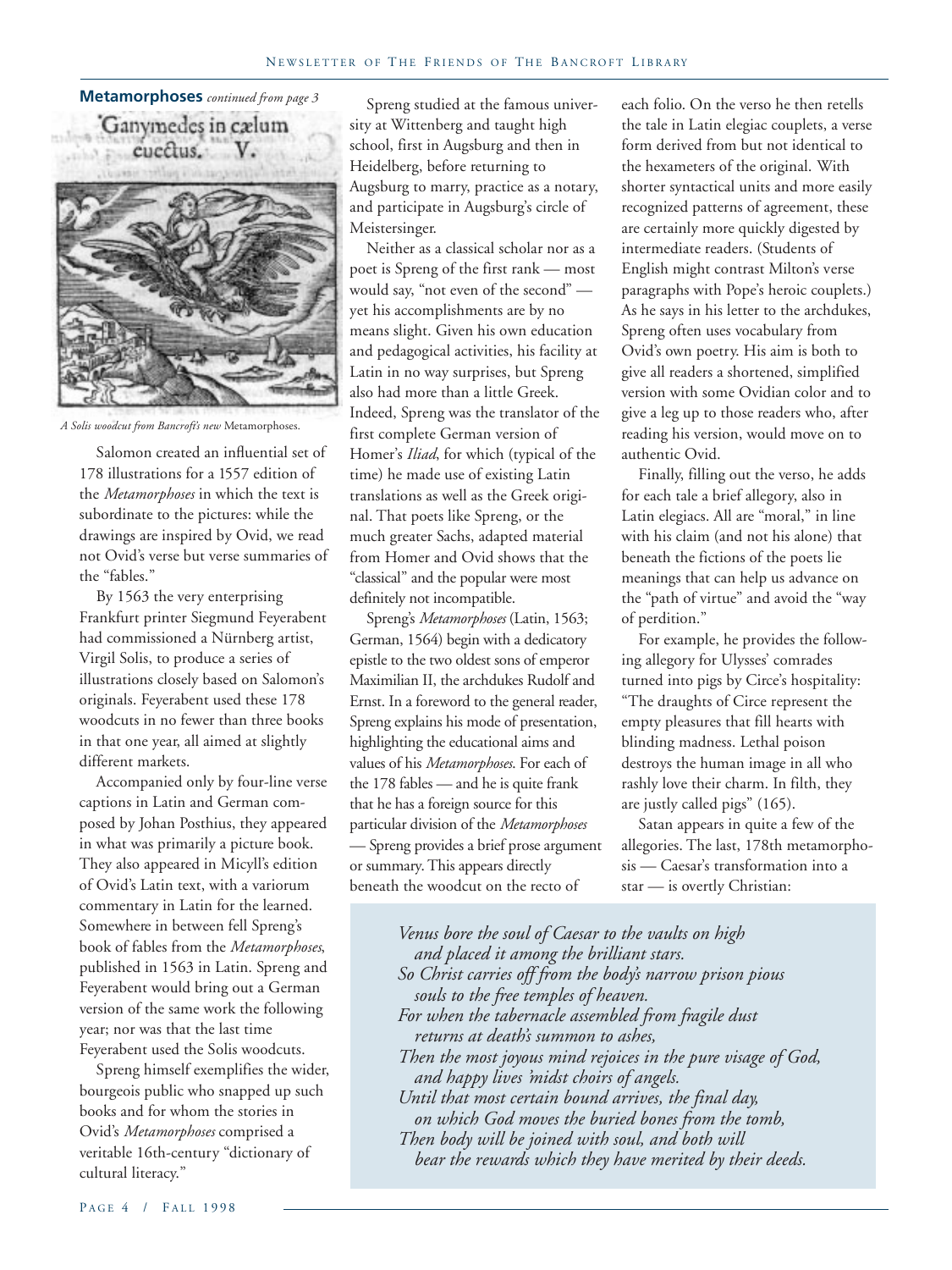#### **Metamorphoses** *continued from page 4*

This is the text we have at Bancroft in our new book, which represents, however, yet one more transformation. Spreng was initially inspired by Solis' recreations for a Frankfurt printer of Salomon's original Lyons engravings. Much more faithful, almost exact copies were effected in France, in particular for the Parisian printers Jerome de Marnef and Guillaume Cavellat, who used them in a series of books printed in Paris from 1566 on.

In 1583 de Marnef and Cavellat's widow combined Spreng's Latin text with these French copies of Salomon's illustrations to create the quite rare exemplar now in Bancroft.

It would be risky to suggest that this particular set of summaries and moralizations had a particular attraction in France in the 1580's, especially since printers often grasped whatever was at hand. Yet in the immediately preceding years, France had been wracked by battles between Protestants and Catholics. Those who urged any kind of tolerance or accommodation were attacked by extremists on one or both sides. Spreng's allegorizations would seem capable of appealing to readers of all factions. At least from the French vantage point, the Augsburg educator represents a pleasing balance in every regard.

It is a coincidence, but telling nonetheless, that only three years earlier Montaigne stopped at Augsburg and marvelled at, among other things, the city's many churches, Protestant and Catholic.

Ovid's *Metamorphoses*, illustrated and allegorized, distracted readers from contemporary crises, but more importantly, taught lessons that predated and transcended them.

> *Ralph Hexter is Professor of Classics and Comparative Literature and Dean of Humanities in the College of Letters and Science.*

## **Bonnie Hardwick Follows Her Passions**

 "You discover what your real passion is when you find time for it no matter how busy you are," says Bonnie Hardwick, who will retire Sept. 1 at age 55. "I've come to a point in my life, however, when I no longer want to 'fit in' my passions. Now is the time to let them flourish."

Curator for Western Americana at The Bancroft Library, Hardwick will move to her 18th-century adobe home in Santa Fe, N.M., to paint sacred icons, take photos, and work on a book about Richard Kern's drawings of the Gunnison Expedition of 1853— an army foray surveying routes for a railroad to the Pacific.

"This plan has been a long time in the making," says Hardwick, "but I didn't want to leave Bancroft just as a new director was taking over and with so many projects unfinished. Now, with the library in better fiscal shape, I know that my position will be filled."

In the interim Hardwick also pursued a Master of Theological Studies degree at the Graduate Theological Union, which she started three years ago as a way of healing after the death of her husband. "His death taught me that life is such a fragile gift, and that if you've got a dream, you should follow it if you can," she says.

Hardwick received her MTS with a thesis on "Santos of the Southwest: The Iconographic Tradition." She will continue work on the subject in New Mexico and will probably return to the GTU next summer to lecture on it.

With a PhD in American literature, Hardwick had intended on a professorial career. But then she discovered that what she really loved—one-on-one contact with students and researchers — was best done as a research librarian.

She fell into a job at Denver Public Library's western history department, where she had done research for her dissertation on "Science and Art: The Travel Writings of the Great Surveys of the American West after the Civil War." After receiving her MA in Librarianship and Information Science, she became manuscripts librarian there, leaving in

*—by Julia Sommer*

1985 to become head of the manuscripts division at Bancroft.

One of Hardwick's biggest coups at Bancroft has been winning grants for several important projects, among them "Bancroft Library Manuscripts Retrospective Conversion and Access Improvement Project," "Documenting 100 Years of Conservation: The Sierra Club Records," and "Preservation of the Japanese American Evacuation and Resettlement Records." She will probably continue as a consultant in archives and historical research.



*Bonnie Hardwick*

"I really love the University and the Bancroft," says Hardwick. "I will always be dedicated to the Bancroft collections. I'm emotionally tied to the place—that makes leaving difficult. I have a wonderful position here—one of the best in the U.S.," Hardwick continues. "Bancroft is by far the most-used special collection in the country. But maybe it's time for someone new to take over, someone with new ideas, new energy." *Julia Sommer is editor of Bancroftian*<br>*Julia Sommer is editor* of *Photo by Says Hardwick*. "I will always<br>ated to the Bancroft collections.<br>tionally tied to the place—that<br>aving difficult. I have a wonderful<br>here—one of

Asked what she will miss most, Hardwick answers, "collegial relations with staff, faculty, and researchers."

But New Mexico calls. "It's a spiritual center for me," says Hardwick. "I feel at home there—the landscape feeds my creative spirit."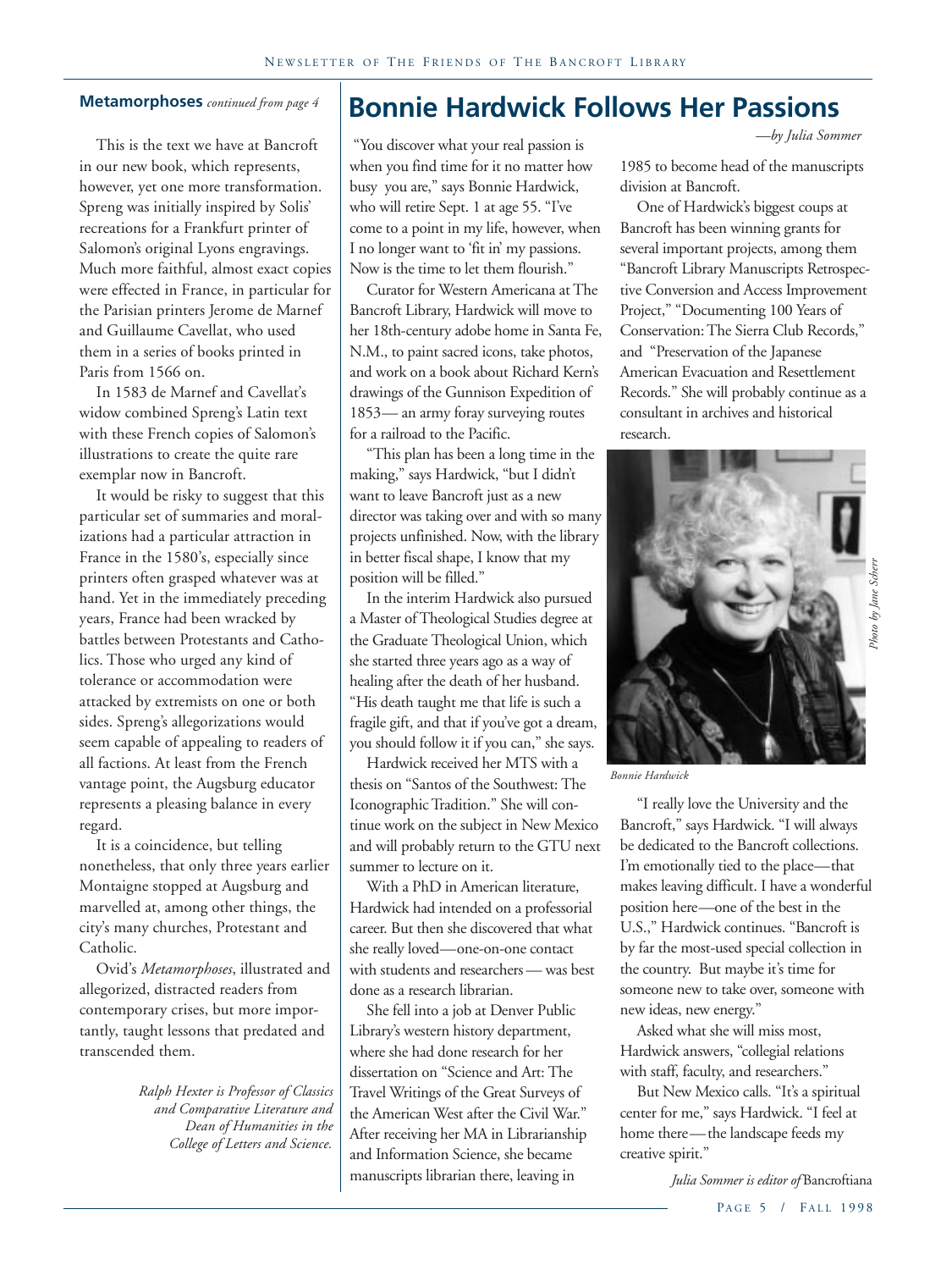#### **Sinners** *continued from page 1*

writing a dissertation on "The Making of *The Innocents Abroad*," so I was more than a little excited to get wind of previously unknown primary documents from the *Quaker City*.

I was also preternaturally naive in 1973, but the Denny clan proved willing to overlook that, and were in fact quite eager to satisfy my curiosity about their documents. A single telephone call (and a Greyhound bus) got me to an interview with Elizabeth Chapman Denny Vann, one of Colonel Denny's granddaughters, then living in Richmond. She showed me a photocopy of her grandfather's extensive journal and urged me to visit Westminster, Maryland, where one of Denny's greatgranddaughters stood guard over the photograph album.

That was my reason for asking to visit Elizabeth Denny Dixon Whitfield and her husband Theodore, who kindly agreed to let me come, then insisted that I stay the weekend, which I did, enjoying their company, their matchless azaleas and leatherleaf viburnum, not to mention the family stories about Mark Twain handed down from earlier generations. Mrs. Whitfield showed me the photograph album in which Denny had collected nearly 50 portraits of the passengers Mark Twain later characterized so rudely to Joe Goodman. (Before Denny's album, we knew of photographs for fewer than half a dozen passengers.) I can only say that these photographs proved to be a window on Mark Twain's world unlike any other I have looked through, before or since.

Even more remarkably, perhaps, after only two days' acquaintance, Mrs. Whitfield entrusted me with the photographs long enough to have them microfilmed in Charlottesville. I don't believe I had the wit even to offer to sign a receipt for them!

To make a long story short, I brought that microfilm back to Bancroft, hoping to use it in our planned edition of *The Innocents Abroad*. I also used it to help write my dissertation,

after which I went to UCLA to teach for three years before returning to Bancroft in 1980. In 1990 we used a handful of the photographs to help document *Mark Twain's Letters, Volume 2: 1867-1868*, but I still thought the full and proper use of the microfilm would come only with our edition of *Innocents*, which is even now several years off.

Then, just last year, word reached me (through her brother, John Dixon) that Mrs. Whitfield wanted to give the album to the Mark Twain Papers! It was a breathtaking idea, especially because we had never discussed such a possibility, even in our desultory correspondence since 1973. But she was very firm, very gracious, and as generous and determined as always. She also urged me to write to her cousins, Collins Denny III and his brother, Clifford, to whom the Denny journal had been given by their father. She warned them that I was "the world's worst correspondent" (which is true), but eventually I managed to explain why Bancroft might be a good place for these documents to live, how they would be used and cared for, and why Mark Twain's papers would provide a meaningful context for them.

In late October and early November, Denny's great-grandchildren made their



**Dr. William M. Gibson** *Mark Twain reported that Gibson tirelessly collected pebbles and other samples for "that poor useless, innocent, harmless old fossil, the Smithsonian Institute."*

decision, the photo album and journal arrived, were appraised, and made permanent parts of the collection. The journal, and especially the photographs of the "pilgrims," will make a major contribution to our fall exhibition, "Mark Twain at Large: His Travels at Home and Abroad," opening September 25.

Why all the excitement about documents that Mark Twain did not write, and that don't even quote him or refer to him all that often? In part it is simply invaluable to have Denny's perspective on his rambunctious traveling companion: "Saml L Clemens of Sanfrancisco Calafornia, a wicked fellow that will take the name of the Lord in vain, that is no respector of persons, yet he is liberal, kind and obliging, and if he were only a christian would make his mark."

In part, however, it is important to remember that Mark Twain "liked to get hold of true stories to tell them in his own fashion." Denny's journal gives us an independent view of the facts as set down by someone of quite different temperament, religious persuasion, and social expectation — a pillar of the Methodist Episcopal Church, South, a longtime Sunday School superintendent from Winchester, Virginia, and an ex-Confederate colonel and spy.

Yet Denny was also someone Mark Twain knew and liked well enough to travel with. They and six others took a side trip to Tangier; they and only two others risked arrest during the famous midnight visit to the Parthenon (Denny was mentioned five times by name in Mark Twain's chapter about it); and they and six others traveled for three weeks on horseback down through the Holy Land, the trip which Mark Twain said was a "trial to a man's religion." Mark Twain was 31 and a charter member of the "Quaker City night-hawks," while Denny, who was only 44, naturally allied himself with a much more sober and devout faction — "sinners" and "pilgrims," as Mark Twain put it.

Yet we know from the journal (and from Denny family stories) that it was Mark Twain who sought out Denny as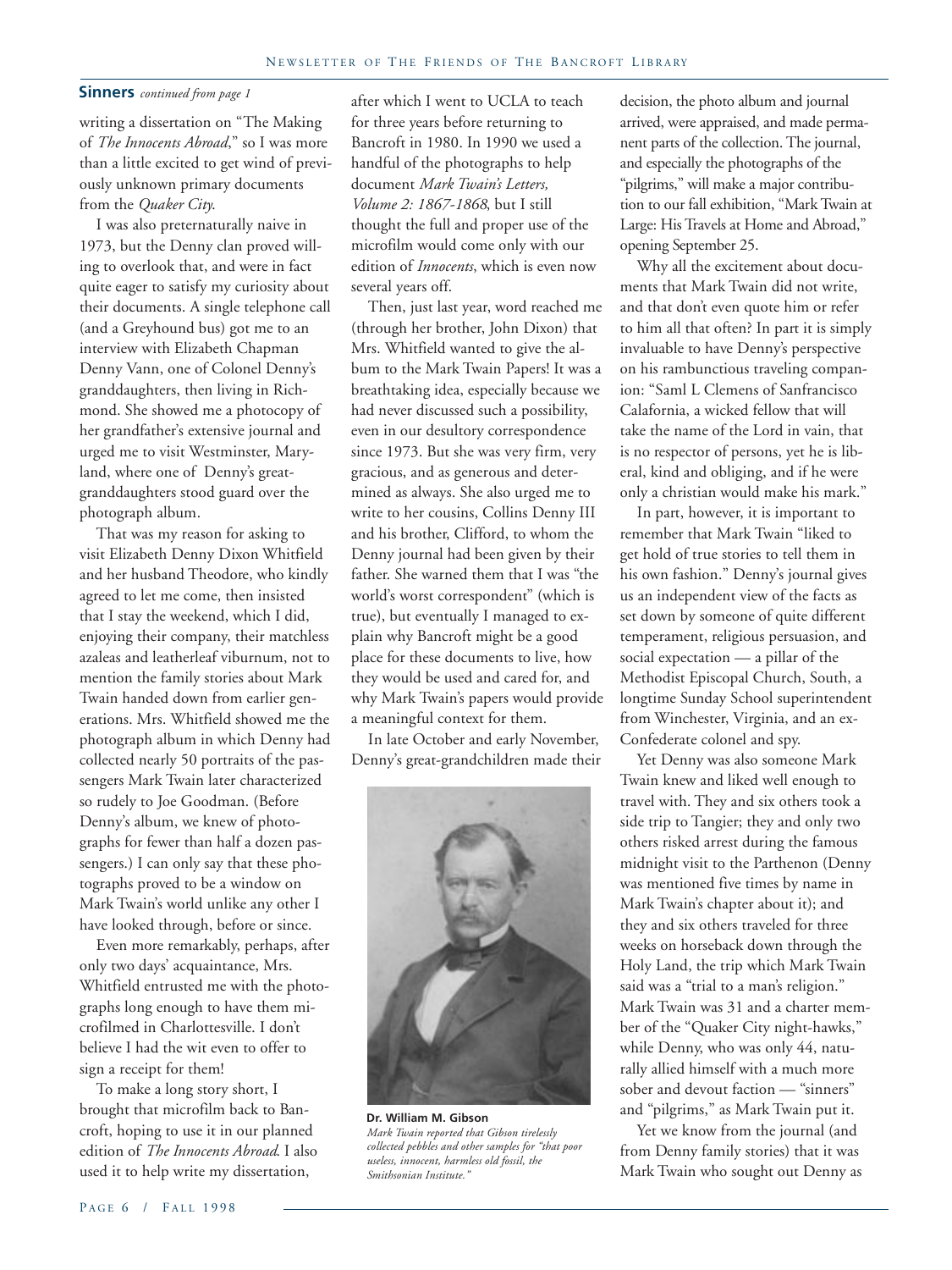

**Bloodgood Haviland Cutter** *Persisted in sending his endless doggerel to port officials "with the compliments of the Laureate of the Ship." Mark Twain therefore dubbed him the "Poet Lariat," but Denny was inclined to be kinder: "We were edified this evening by an original poem by its author Mr. Cutter of Long Island."*

a companion for the trip through the Holy Land. He also borrowed and read all the books on the subject which Denny had brought along. Denny at first declined to permit Mark Twain to join his party, saying that he had been planning this trip all his life, and knew he could not enjoy it in the company of someone who regularly took the name of the Lord God in vain. Only by promising to refrain from blasphemy for the entire three weeks did Mark Twain succeed in changing Denny's resolve. His reasons for doing so were purely practical — he needed Denny's help as an informed guide — but in retrospect we can see that Denny paid a price for having exacted that promise of good behavior.

Consider just one piece of the new evidence — Denny's description of his attempt to sail on the Sea of Galilee: "While the others were resting I rode to the sea shore and hailed a sail boat man who was gliding swiftly over the water. He came and I called our party and tried to get them to give us a sail over the sea to Tiberias but he asked such an exorbitant price that we would not give it, and he seemed independant because he thought we were in his power and he reluctantly left, and we reluctantly saw him leave. So thus we were disappointed and so was he. He lost the money he could have made and we saved it." That is all he says.

Mark Twain seized upon this event as a way to cast comic doubt on the sincerity of the pilgrims' piety. He dwelt at length on their anxiety to "take shipping" on Galilee, saying that he feared they would "squander millions" in order to fulfill it. Then, when two Napoleons (about \$8) were demanded by the boatmen, all such plans collapsed:

"...in a single instant of time, as it seemed to me, that ship was twenty paces from the shore, and speeding away like a frightened thing! Eight crestfallen creatures stood upon the shore, and this — this after all that frenzied zeal, that o'er mastering ecstasy! Oh, shameful, shameful ending, after such unseemly boasting!...Instantly there was wailing and gnashing of teeth in the camp. The two Napoleons were offered, more if necessary, and pilgrims and dragoman shouted themselves hoarse with pleadings to the retreating boatmen to come back. But they sailed serenely away and paid no farther heed to pilgrims who had dreamed all their lives of some day skimming over the sacred waters of Galilee...and then concluded they had better not, because it would cost a dollar apiece!"

This result is scarcely fair to Denny, who is deliberately not named in the Holy Land section. But Mark Twain was at least more truthful about his own motives at the time: "How the pilgrims abused each other! Each said it was the other's fault, and each in turn denied it. No word was spoken by the sinners — even the mildest sarcasm might have been dangerous at such a time. Sinners that have been kept down and had examples held up to them, and suffered frequent lectures, and been so put upon in a moral

way and in the matter of going slow and being serious and bottling up slang, and so crowded in regard to the matter of being proper and always and forever behaving, that their lives have become a burden to them, would not lag behind pilgrims at such a time as this, and wink furtively, and be joyful, and commit other such crimes, because it wouldn't occur to them to do it. Otherwise they would. But they did do it, though, and it did them a world of good to hear the pilgrims abuse each other, too. We took an unworthy satisfaction in seeing them fall out, now and then, because it showed that they were only poor human people like us, after all."

*Robert Hirst is general editor of the Mark Twain Project and curator of the Mark Twain Papers. He first began work on the Papers as a graduate student in 1967. He became general editor in 1980.*



**Mary Mason Fairbanks** *"'Mark Twain' may have ridiculed our prayer-meetings and our psalm-singing— that is his profession— and his newspapers expected it of him; but the better man, Samuel L. Clemens, I believe in his heart reverences the sacred mission of prayer."*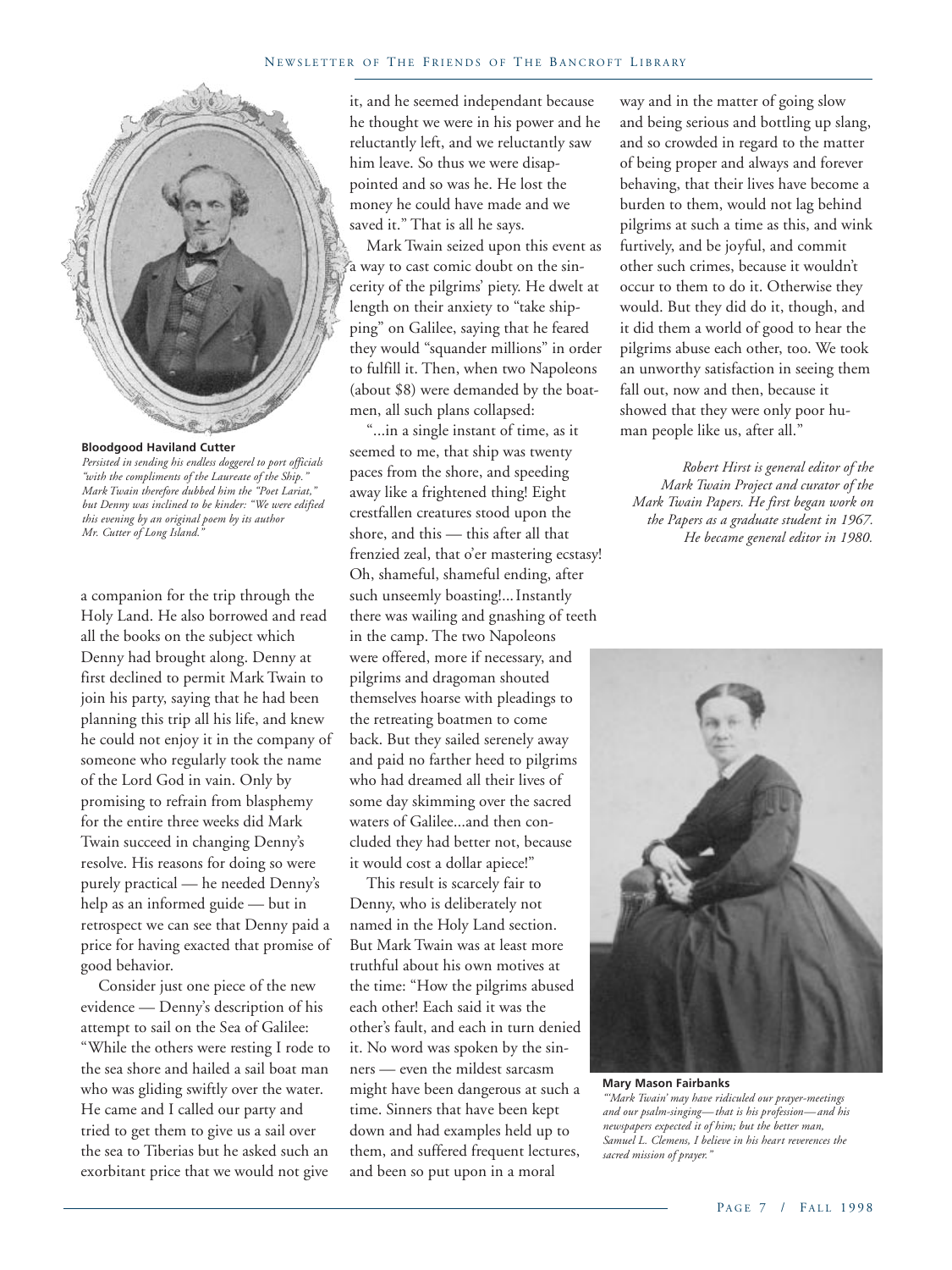## **Rube Goldberg: An American Genius** *—by William Roberts*

That appellation has been applied to<br>many, but the work of Rube<br>Goldberg. '04. seems peculiarly America many, but the work of Rube Goldberg, '04, seems peculiarly American in nature, especially in conjunction with the intrusion of the machine age into everyday American life at the end of the 19th century.

Bancroft's collection of Rube Goldberg papers, received in 1964, includes more than 5,000 original cartoons, correspondence, manuscripts of articles and plays, congratulatory cartoons, and scrapbooks of clipped cartoons relating to his long and fruitful career. (On Nov. 1, 1963, Goldberg wrote Chancellor Strong: "I have literally thousands of original cartoons on hand and am wondering just how many I should send. I do not want to clutter up the Library.")

Reuben Lucius Goldberg was born in San Francisco in 1883, attended John Swett Grammar School, Lowell High School, took art lessons, and declared to his disapproving father, Max, that he was going to be an artist.

Max Goldberg, who had emigrated to the United States from Prussia before the Civil War, dealt in real estate and was active in Republican politics in San Francisco. He convinced his son to enroll in the University of California School of Mining Engineering, from which Rube graduated in 1904.

Goldberg also found æs. time to create cartoons for the *Pelican* — the student humor magazine founded in 1903 — and the *Blue and Gold* yearbook, to which he contributed even after graduation.

Thanks to a summer job, Goldberg discovered that he hated mining, and he determined to forsake that glorious career for one of his own choosing. He was soon

drawing for the *San Francisco Chronicle*, at first only on the sports page, but soon Goldberg began producing political as well as humorous cartoons. Still, his

assignments there and later at the *Bulletin* did not give him enough scope, and he eventually succumbed to the lure of New York.

By the end of 1907 he had landed a job at the *New York Evening Mail* and was coming into his own. In October 1908 his first big successful cartoon series was born: *Foolish Questions*. By 1910 he had drawn 450 cartoons in this series and published a book with that title.



Goldberg's fascination with machin-<br>Gery (his education in engineering<br>was not entirely in vain) led to his best ery (his education in engineering was not entirely in vain) led to his best known series — his inventions — and to "Rube Goldberg" becoming a household word. He was the first living person to have his name become an entry in the dictionary!

His inventions, dating back to 1914, were elaborate mechanical devices to help with those small daily tasks ignored by



*Rube Goldberg circa 1910*

academics and industry. Pencil sharpeners, screen door closers, dishwashers, typewriter erasers, corkscrews, humane mousecatchers — all attracted Goldberg's attention.

His assemblages of improbable devices appealed to the popular imagination. People could immediately see that these intricately designed solutions to some of the trials and tribulations of everyday life would work, although it was easy to overlook the uncertainty posed by burning candles, frightened rabbits and other cogs in the Goldberg wheel which might not obey the laws of nature in a predictable fashion, or certainly not quickly enough for the device to work immediately. Between 1914 and 1935 Goldberg churned out one or two of these elaborate inventions every week.

In the early 1940s he started doing political cartoons for the *New York Sun*, which demanded an entirely new style. Gone were the intricate drawings that



Now you know how to cut your own hair. Friday, March 10, 1922.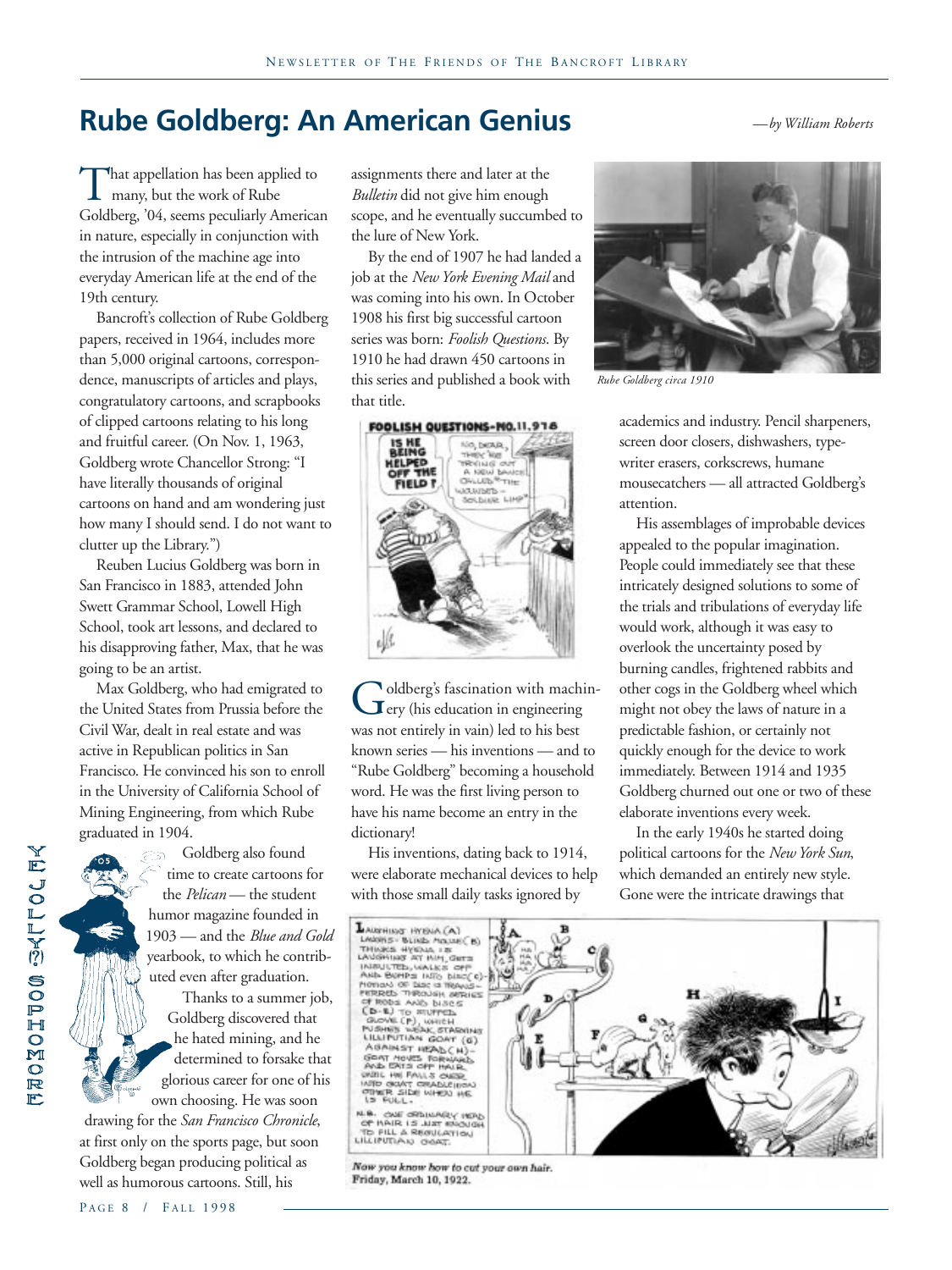

Boobs Abroad in 1919: It's hard to break into Paris; but it's almost impossible to get out. Tuesday, March 11, 1919.

people could dwell on, savoring every curlicue and penstroke. The political cartoon demanded immediate recognition and appreciation of its message.

While Goldberg's political cartoons were successful — indeed many of them became classics — they do not represent his best work, for several reasons. His heart lay with pen and ink, not with fat grease pencils; the format did not allow for second thoughts and side panels of commentary; he did not adapt to the negativism of the political cartoon; and there was no place for his own prose, which had always been part of his humor.

However little personal pleasure Goldberg reaped from his political cartoons, they brought him at least one very tangible success: the Pulitzer Prize in 1948 for his cartoon, "Peace Today,"



which occasioned numerous cartoon congratulations from his colleagues. In 1959 he received the Silver Lady award from the famous New York luncheon group, the Banshees, given annually to a newspaper writer or artist.

Goldberg transferred to William Randolph Hearst's *New York Journal* in 1950, where he continued his political cartoons until the age of 81, in 1964. He produced nine books in the course of his career and even turned to sculpture toward the end of his life. He died in 1970.

*William Roberts is the University Archivist.*



[An invention for opening the garage door without getting out of the car.] June 11, 1928.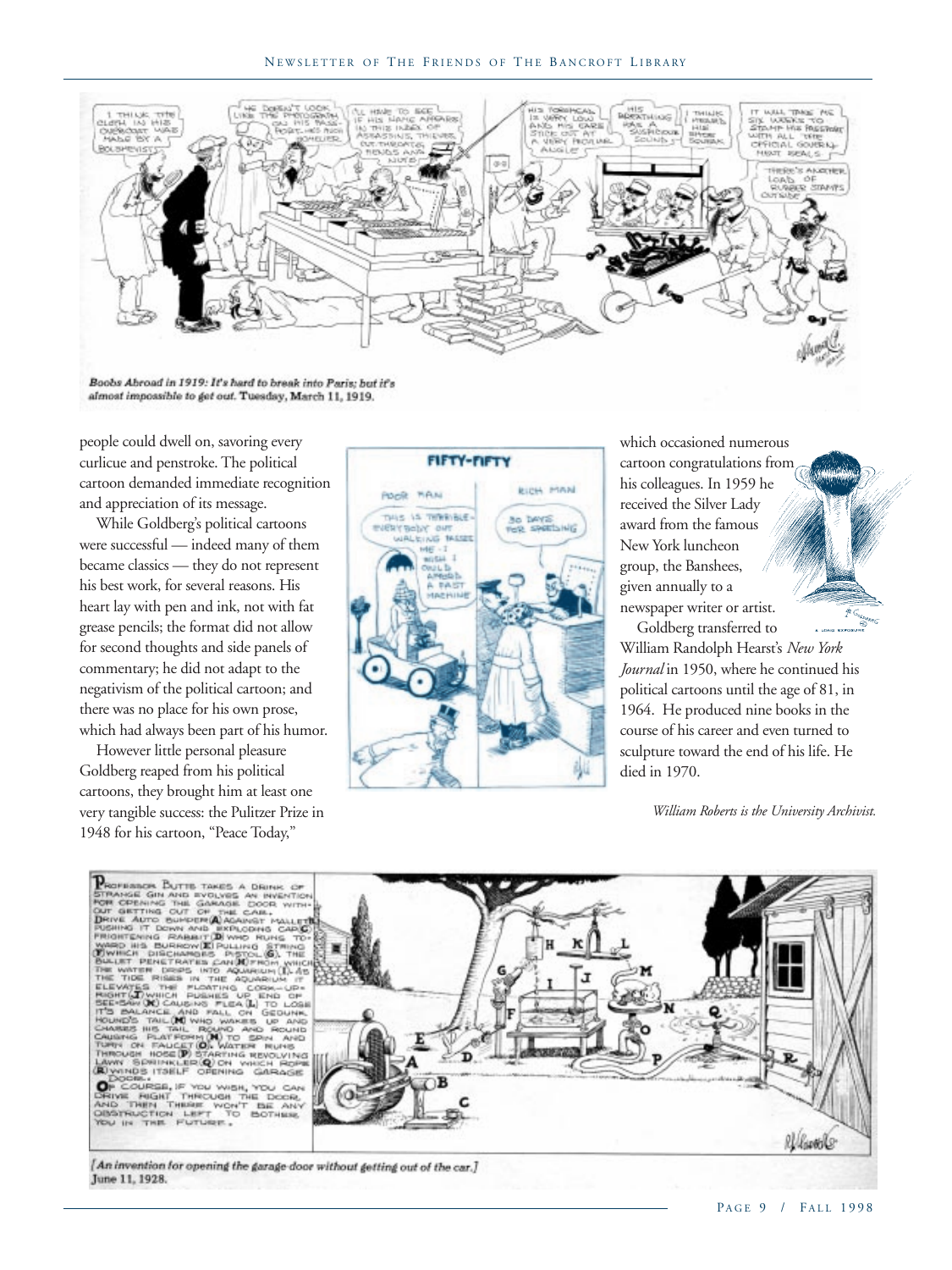## **William P. Barlow, Jr.—A Friend Indeed**

"I am an accountant and a bibliophile." This is how William P. Barlow, Jr. described himself in his farewell address as President of the Bibliographical Society of America a few years ago. This succinct formulation reveals two essential elements of his involvement with The Bancroft Library, but it cries out for amplification.

The accountant part is relatively simple: Bill Barlow received his AB in Economics at Berkeley in 1956 and has been practicing his profession in the Bay Area ever since, currently as partner in the firm of Barlow & Hughan in his native Oakland. A glance at the list of professional organizations to which he belongs and the committees on which he serves is evidence of his prestige and of the respect accorded him by his peers.

The bibliophile part is more complex. Bill Barlow the book collector was born in 1953 when the 19-year-old freshman at the California Institute of Technology in Pasadena walked into a bookstore and bought a copy of Milton's *Paradise Lost & Paradise Regained* printed by John Baskerville in Birmingham in 1758.

Being by nature both inquisitive and very thorough, Bill went to the Pasadena Public Library to find out more about this English printer who had produced such a handsome book, and he decided to acquire other works from this press. Today, the Barlow Collection of Baskerville is the largest and most significant collection of its kind in private hands.

Fond of facts, Barlow decided to make a survey of all the Baskerville imprints on the market and, undaunted by the magnitude of the undertaking (probably also unaware of it), he systematically collected past and current antiquarian booksellers' and auction catalogs. Soon this accumulation of catalogs acquired a life of its own and grew into a collection of catalogs quite independent of its Baskerville connection. It is now so large that it constitutes a superb resource for research in the history of the book trade from the 17th century onward, particularly in America.

The study of early book trade catalogs almost inevitably led to collecting books in the history of bibliography the history of the reference works which illustrate the ever-changing, ever-pain-



William Barlow, left, was interviewed by Bancroft Friend and Council member Bernard Rosenthal.<br> **the East Bay Stamp Collectors Club**;

*—by Bernard M. Rosenthal*

ful, never fully adequate processes human beings devise to stay abreast of published knowledge. In turn, the history of bibliography is closely tied to the history of bibliophily, as it is recorded in the catalogs of collectors' libraries.

Such catalogs are notoriously rare (they were generally published in small editions), yet an astonishing number line the Barlow shelves. Years of research led him to publish, in 1986, a revised edition of Archer Taylor's *Book Catalogues and Their Uses*, a pioneering reference work dear to all specialists, first published in 1957.

Barlow has lectured widely and with verve, and several of his lectures on book collecting and bibliography are available in published form. His style is distinguished by a refreshing absence of the pretentiousness so often associated with things antiquarian and his wideranging scholarship is expressed in clear and witty prose. (Humor is a rare commodity in the world of bibliography, where things tend to be on the grim side.)

"I have always been interested in writing, not reading, mind you, just writing. In fact, my guiding principle has been that reading is destructive of one's personal style of writing," Barlow said (tongue in cheek?) in 1984.

This love manifested itself early, when he published his first newspaper at age 11. The press run was a single hand-written copy. Then came a mimeograph machine and newspapers for a larger audience. With the acquisition of a five-by-eight Kelsey printing press at age 16, Barlow the printer and owner of Nova Press was born.

There are other Bill Barlows as well: the world-class water skier recently inducted into the American Water Ski Hall of Fame; the collector of stamps and post office seals and president of

*continued on page 12*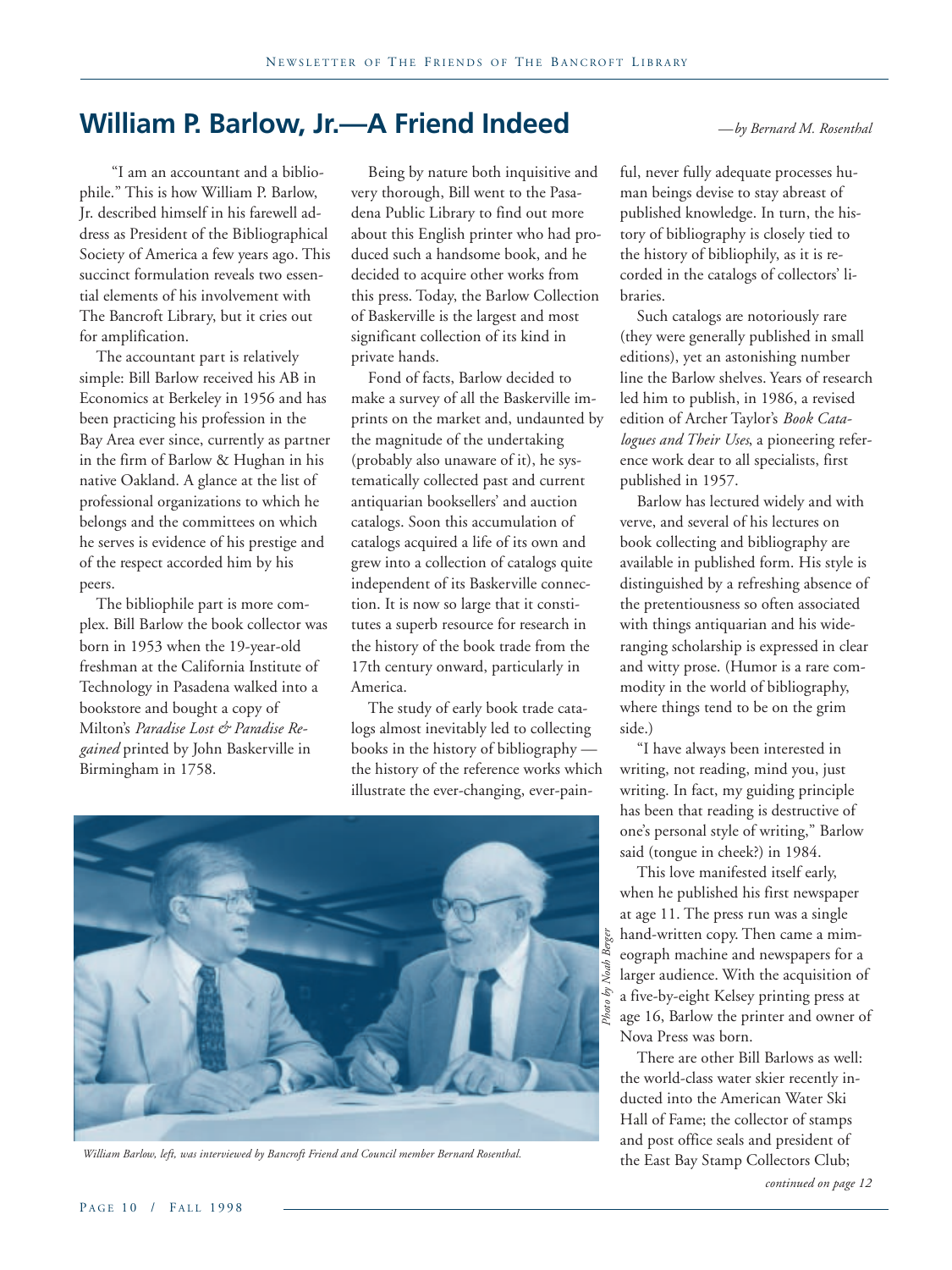## **Plumbing the Depths of the Spring Valley Water Company** *—by George Miller*

**M** y "career" at the Bancroft had its<br>University Librarian Peter Lyman's ofbeginning with lunch in former University Librarian Peter Lyman's office on Feb. 21, 1997. Halfway through my sandwich, Peter informed me that "the entertainment" would arrive at 1 p.m. I didn't have a clue what he was talking about.

At 1 sharp, Tony Bliss, Curator of Rare Books, arrived pushing a library cart with an assortment of very interesting-looking volumes plus a mysterious carton. After a quick run-through of some of the papyrus collection, old ship logs, and other historic memorabilia, we got down to the "really good stuff"— a box of the M.M. O'Shaughnessy papers. (O'Shaughnessy was the San Francisco city engineer in the early 1900's who supervised construction of the O'Shaughnessy dam at Hetch Hetchy.)

The three of us rummaged through the contents — photographs, musty old letters, official-looking documents not unlike a bunch of kids at Christmas. I was hooked. I mentioned that this was really neat stuff and that if they needed some relatively unskilled labor to sort through it, I would be willing to help out. (All of this was a bit of a setup, as Peter Lyman was well aware of my passionate interest in California water issues.)

A few weeks later I received a call from Charles Faulhaber saying he had something that might be of interest and could we get together?

On the agreed date I walked into his office and was met by Tony Bliss, Bonnie Hardwick (Curator of the Bancroft Collection), and Mary Morganti (Supervising Archivist). I knew I was in over my head.

Charles acknowledged my interest in O'Shaughnessy and went on to explain that they had a more pressing problem at hand. The Bancroft had received the corporate archives of the Spring Valley

Water Company in 1950 and there was considerable interest in making these papers more accessible. Would I be interested?

I had never heard of the Spring Valley Water Company. I indicated that I was six months into retirement and really wasn't looking for a job, but I would be willing to come in and work on the collection a couple of days a week. I had a new "career."

Next came my introduction to "Level 3," deep in the bowels of Bancroft. Going through two locked doors reminded me of a minimum security prison. My work area was all laid out with the first 20 of 95 cartons and 50 volumes (soon to be 80) of material to be processed. A couple of special touches were O'Shaughnessy's suitcase, which he used while visiting Hetch Hetchy, and a model of a Pelton water wheel.

Now I had to learn a bit of rare manuscript processing etiquette. Pens are verboten. Post-its and scotch tape are under lock and key. Don't even think about a cup of coffee or a quick snack at your desk! I was hopeful of being permitted my own scissors.

Then I learned the first law of cataloging — you must be very cautious about reading the material, or you will never finish. I had to constantly remind myself that I was not doing research. My mission was to put the material in order so that someone else would be able to use it in a more productive way.

How to start? I decided that the best way to get a handle on things was to review the minutes of the Board of Directors meetings. No simple task — 29 volumes, each 16 by 12 inches and 6 inches thick, bound in beautiful red leather and weighing 10 pounds. This exercise took several weeks and resulted in 110 pages of handwritten notes. A nice chronology of events, but devoid of any color or real insight.



*George Miller*

Next I started through the corporate secretary's files, some 20 cartons dating back to 1910. Going through them, folder by folder, page by page, I gained a vivid picture of the ebb and flow of Spring Valley. I got an insider's view of the battle over Hetch Hetchy, the eventual sale of the company to the City of San Francisco, as well as the easement for Phoebe Hearst's septic tank. The user's guide to these files runs some 30 pages. (In the process of putting the files in order, I accumulated a cubic foot of rusty paper clips which will become a sculpture when I finish. I was grateful that my tetanus shot was current.)

The best was yet to come. The president of the company from 1908 to 1923 was William B. Bourn, also president of the Empire Mines (largest of the California gold mines), president of the Pacific Union Club, and a trustee of Stanford University. He conceived and built Filoli as his personal residence.

Two cartons of Bourn's personal correspondence were a treasure. He was a very colorful individual with a strong opinion on just about everything. He was a prolific letter-writer and had a marvelous sense of humor. He could be harsh, he could be kind. On many occasions I forgot my mission, reading and rereading his letters. I feel I know the man. I would like to have had him as a friend. Tragically, Bourn suffered a

*continued on page 12*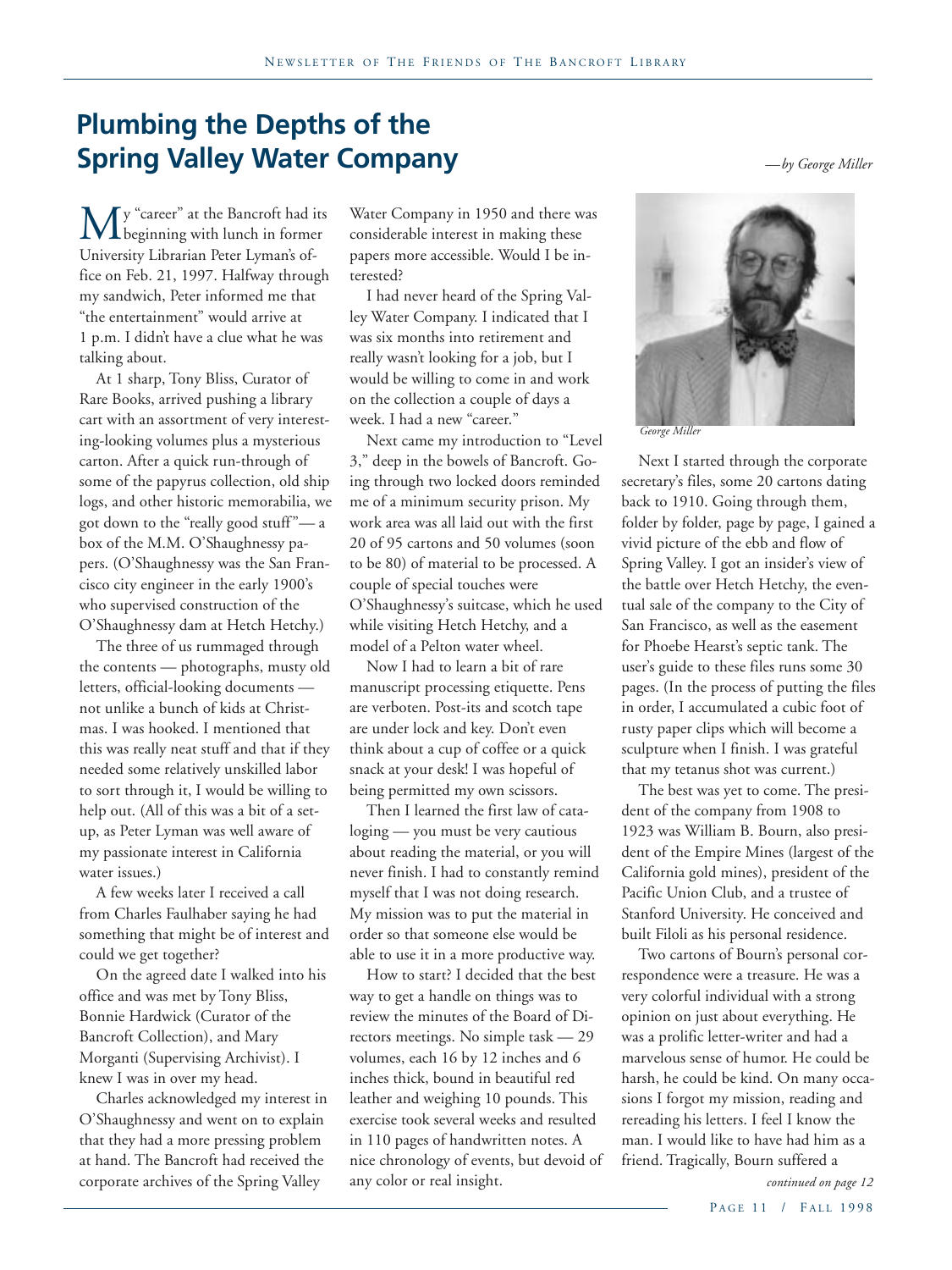#### **Bibliophile** *continued from page 10*

the supporter of the arts, currently chairman of the board of directors of the Oakland Ballet; the gourmet chef (the only person I have ever known to bake a perfect brioche).

Barlow's involvement with The Bancroft Library began over 40 years ago when, as a senior at Berkeley, he often visited the Rare Book Room, which was then quite separate from the Bancroft Collection and had its own librarian, Kenneth Carpenter.

Carpenter asked this eager student to put together a Baskerville exhibition for display in Doe Library. When the wonderful collection donated to the University by James K. Moffitt began arriving in 1956, Barlow was on hand to help with shelving and distribution.

When James D. Hart became director of a newly reorganized and vastly expanded Bancroft Library in 1969, Barlow became treasurer of The Friends of The Bancroft Library and, with the exception of a few intervals required by the by-laws, he has held that post ever since.

Barlow's involvement with the University takes many forms. One is professional advice in financial matters, such as his recent finding that, contrary to commonly held opinion, the Internal Revenue Service does not prohibit institutions from paying for the appraisal of gifts they receive — a finding which made possible several donations from owners unwilling to bear the expense of an appraisal.

Equally significant are the contributions of Bill Barlow the teacher, who places his collections at the disposal of students and researchers. The staff of the Mark Twain Project, for instance, has been able to trace hundreds of previously unknown Mark Twain letters by systematically looking through Barlow's 30,000-plus catalogs— a staggering undertaking! The Mark Twain editors have also made much use of a somewhat mysterious contraption called the Hinman Collator, which ferrets out subtle typographical variants to distinguish between different issues of a text. Barlow is the proud owner of the prototype of this machine, which he got from the Folger Shakespeare Library in Washington and now keeps in his living room. It has been used for over a quarter of a century by students and researchers in analytical bibliography and textual editing.

Bill Barlow, an inveterate joiner, freely shares his time and knowledge with the numerous organizations to which he belongs. He is the treasurer of practically every book-related organization in our part of the world, including the Book Club of California (of which he is president emeritus). He accepted a post on the Council of the Grolier Club, even though this meant half a dozen trips to New York every year. As honorary consultant to the American Antiquarian Society, he has developed methods for using 19th-century business records as tools for bibliographical research. For several years he has taught at Terry Belanger's Rare Book School at the University of Virginia.

It was no surprise when the University of San Francisco awarded him the Sir Thomas More Medal for Book Collecting in 1989. The highest accolade came in1992, when he was elected President of the Bibliographical Society of America. There could be no better measure of the esteem in which he is held.

We needn't be jealous or worried, though. Barlow's primary loyalty is firmly anchored here in California. After all, his ancestors came west on a covered wagon and there's a Barlow Trail near Mt. Hood in Oregon to prove it.

*"Barney" Rosenthal is an antiquarian bookseller in Berkeley. He serves on the Council of The Friends of The Bancroft Library.*

#### **Spring Valley** *continued from page 11*

stroke or a nervous breakdown in 1921. He was chairman of the Spring Valley Water Company Board of Directors until 1930, but never attended another meeting.

It was painful trying to decipher Bourn's handwritten notes from Filoli over the next couple of years. He died in 1936. I'll always wonder what he could have accomplished had he remained healthy those last 15 years.

I am nearing the end of the Spring Valley Saga. I've opened the last of the cartons and sorted out the volumes no big surprises. By the time this is published I will have taken a few weeks off and started my next project — O'Shaughnessy's papers — all 110 cartons!

So what do I take away from this experience? Well, I certainly learned a lot about Spring Valley and the early history of San Francisco. I think I have a pretty good understanding of how the Hetch Hetchy project came about. I feel as though I've met many of early San Francisco's more colorful characters, including members of today's prominent Bay Area families. But most importantly I gained a much better insight into Bancroft Library and some of its fascinating collections. The appeal is not just to scholars — there's lots of really neat stuff that would have great interest for your average folk.

And finally, my thanks to Mary Morganti. It took a lot of courage to welcome a total neophyte to Tier 3 even one with an MBA. Without her patience, tutoring, and encouragement, I would never have made it.

*George Miller received his MBA from the Haas School of Business in 1961. His 35-year career in the mutual fund industry ended in 1996 when he retired as president of the Income Fund of America. He is a supporter of the University Libraries, the Cal Band, and sponsors the Miller Scholar Program. His passions include water reform in California, small claims court reform, and a micro-credit loan program in Vietnam.*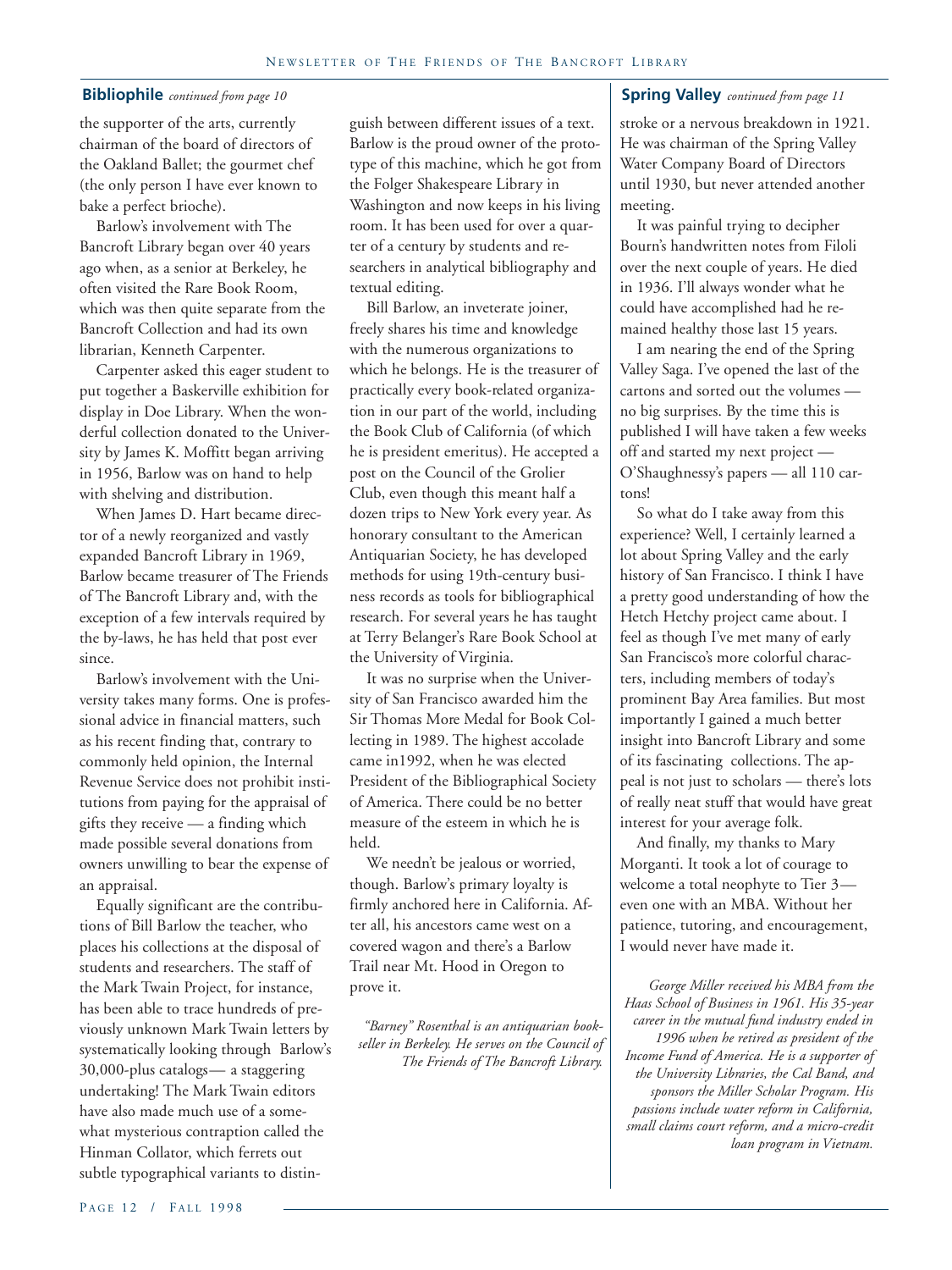## **Basketball? At Bancroft?** *The Oral History of Pete Newell —by Camilla Smith*

A growing sense that Berkeley could<br>universities developed in the 1950's, bo compete with the best of the nation's universities developed in the 1950's, both in academics and sports.

The embodiment of national expertise in sports came in the form of Pete Newell, the basketball coach chosen to replace Nibs Price, who retired in 1954 after a 30-year career at Cal.

It was assumed that one of Price's assistants or former players would be asked to coach. Even Newell expected Berkeley to pick a Cal guy because "they always had." But athletic director Brutus Hamilton instead turned to the young Michigan State University coach who was building a national reputation for innovative basketball strategies.

At first Cal alumni were not pleased with this new outsider coach, especially when he went 1–11 his first year. And some were troubled when he recruited three black players to his first Cal team in 1954-55 — among the first black players in any sport to play for Cal.

But great success followed that first season. Newell is remembered most often as the first and last basketball coach to take the Bears to the NCAA championship, winning in 1959 and coming in second in 1960.

Many remember the towel that Newell

chewed during tense games. As Newell says in his oral history: "You don't realize unless you've coached the dark thoughts you can have. There's such a contradiction in coaching, where you have to speak positively of how you're going to win the game, and yet in the recesses of your mind you know how many mistakes you're capable of."

In 1960 Newell took over as Cal's athletic director, retiring in 1968.

Today Newell is a national basketball legend. Inducted into the Basketball Hall of Fame in 1978, he was cited for his contributions to the game as coach at the University of San Francisco (he took USF to the National Invitational Tournament championship in 1949), Michigan State, and California; as U.S. Olympic coach (his team won a gold medal in Rome in 1960); and as NBA executive and international ambassador.

In his own playing days, Newell starred in both basketball and baseball at Loyola University in Los Angeles. He signed a contract with the Brooklyn Dodgers in 1939, but an injury prevented him from playing more than one season in the minors.

Today, at 82, Newell still teaches at the Pete Newell Big Man Camp on the outskirts of Honolulu, which he founded



*Regional Oral History Office editor Ann Lage presents Pete Newell with a bound copy of his oral history.*

over 20 years ago to train top-flight professional and collegiate players. Its honor roll includes Shaquille O'Neal, Shawn Kemp, Hakeem Olajuwon, Bill Walton, Scottie Pippen, James Worthy, Ralph Sampson, Bernard King, Vlade Divac, Purvis Short, Otis Thorpe, and Brad Daugherty.

ROHO principal editor Ann Lage taped 22 hours of interviews with Newell at his home in Palos Verdes, as well as interviews with NCAA championship team members at their 35th reunion in Carmel in 1994. (Newell and the team reunite every five years.)

Through the oral history, you can see how Newell developed into an innovative basketball strategist and a teacher/mentor to generations of coaches and players. He discusses his exposure during World War II army years to midwestern and eastern coaching legends, the achievements and controversies of his term as athletic director at Cal during a time of student unrest and racial tensions, and recalls his work with NBA teams and contributions to basketball in Japan.

An expert on the press defense, Newell developed strategies that are still used today in NBA play. He emphasizes footwork: "You shoot the ball with your hands, but the quality of your shot depends on your feet," he says in his oral history.

As Kiki Vandeweghe from UCLA and the NBA explains, Newell's camps taught him that "there's always a weakness in the defense, and he teaches you how to take advantage of it."

Newell's oral history was bound and presented to him at the Pete Newell Challenge in December 1997— an annual college basketball tournament in Pete's honor at the Oakland Coliseum Arena.

In a half-time ceremony during the Cal-Brigham Young game (see photo), Lage joined representatives of Pete's college and NBA career at center court to pay tribute to this widely admired basketball legend. Lage thanked Newell for recording for Bancroft this "treasured resource for the study of University history, basketball history, and sport and society."

*Camilla Smith serves on the Publications Committee of The Friends of The Bancroft Library.*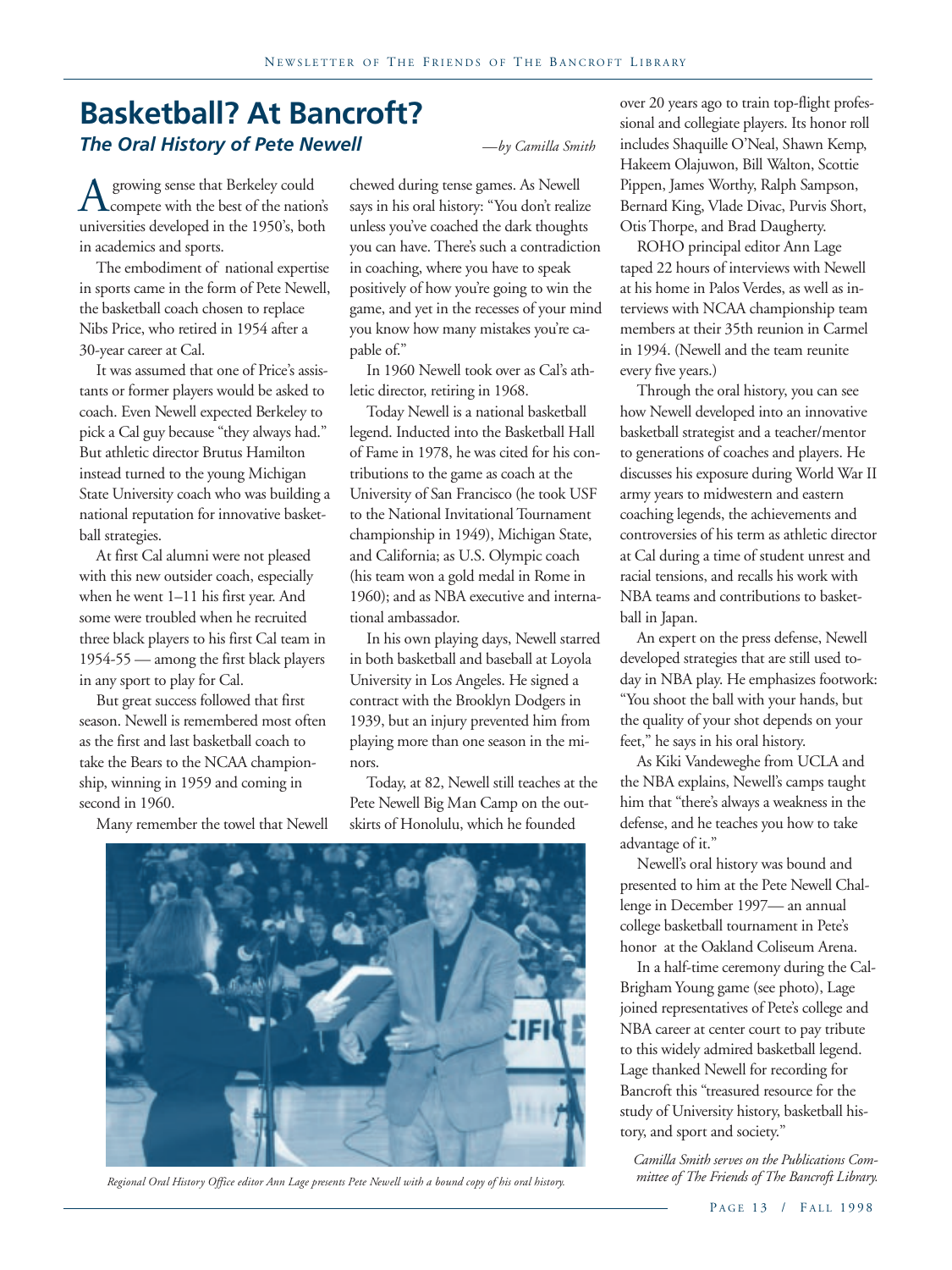## **News Briefs**

#### **UC History Journal Debuts**

Marking the anniversary of the '06 earthquake, a new campus publication made its debut April 18 at Cal Day: *Chronicle of the University of California - A Journal of University History.*

Appropriately, the first issue's theme is "Alarums and Diversions: Disasters at Cal." It includes an article on South Hall and seismic safety in 1870 by Stephen Tobriner, professor of architectural history; eyewitness reports of the '06 earthquake by the dean of women and the 1923 fire by physics professor Raymond Birge; and articles on Jack London's and George Stewart's choice of the campus as a setting for science fiction.

The debut of this semi-annual journal also marks the centennial and carries on the traditions of *The University of California Chronicle,* published from 1898 to 1933, which included articles on faculty research and campus events, original writing, and plenty of photos and illustrations.

The new *Chronicle*, born in a Townsend Center for the Humanities working group — "The Life and Times of UC Berkeley" — was the brainchild of Carroll Brentano, coordinator of the university history project at the Center for Studies in Higher Education. She was joined by others devoted to

preserving and passing on Cal's history, including university archivist emeritus Jim Kantor, current archivist Bill Roberts, and Germaine LaBerge and Ann Lage from Bancroft's Regional Oral History Office.

The first issue of the reborn *Chronicle* runs an impressive 136 pages with plenty of illustrations. Chancellor Berdahl picked one up at Cal Day, promising to use it in his UC history freshman seminar fall semester.

Says managing editor Brentano: "We actually wanted a UC history museum, but we couldn't get the space or the money. Meanwhile, we have this publication to promote research in university history and encourage preservation of the university's past."

Even though the first issue covers only Berkeley, "we want to cover the entire UC system," says Brentano. "We're looking for writers on other campuses."

The theme of the second issue, due out this fall, will probably be women.

The *Chronicle of the University of California* was published with the support of The Bancroft Library, the Townsend Center, the Center for Studies in Higher Education, and the Graduate Assembly. Copies are \$12 each or \$24 for a subscription.

For more information, contact Carroll Brentano at 643-9210 or e-mail cbrentan@socrates.berkeley.edu



*The Agriculture Building burning on April 16, 1897, from* Chronicle of the University of California, *Spring 1998.*

#### **Jean Stone Honored at Annual Meeting**

On Cal Day, which also saw the 51st annual meeting of the Friends of The Bancroft Library, Jean Stone, widow of author Irving Stone, '23, LLD '68, was awarded Bancroft's highest honor: the Hubert Howe Bancroft Award.



*Jean Stone received the Hubert Howe Bancroft Award on April 18.*

Jean Stone collaborated with her husband as researcher and editor on 18 seminal biographical novels, which repeatedly brought the Stones to Bancroft. Irving Stone dedicated every one of his books to Jean Stone, and in 1982 she was honored by P.E.N. with the Maxwell Perkins Award for editing.

A devoted Cal alumnus, Irving Stone edited *There Was Light* (1970), a collection of essays about Berkeley by notable alumni, including one of his own. It was republished in 1996, updated and edited by Jean Stone.

In 1996 Jean Stone funded creation of the Jean and Irving Stone Seminar Room in Bancroft — a marvelous and now heavily-booked study space.

There students are in the presence of The Stone Wall — Jean Stone's collection of the many editions and translations of Irving Stone's work from all over the world, complemented by part of his remarkable research library. Jean Stone has also established an endowment at Bancroft to support the collecting of biography and history.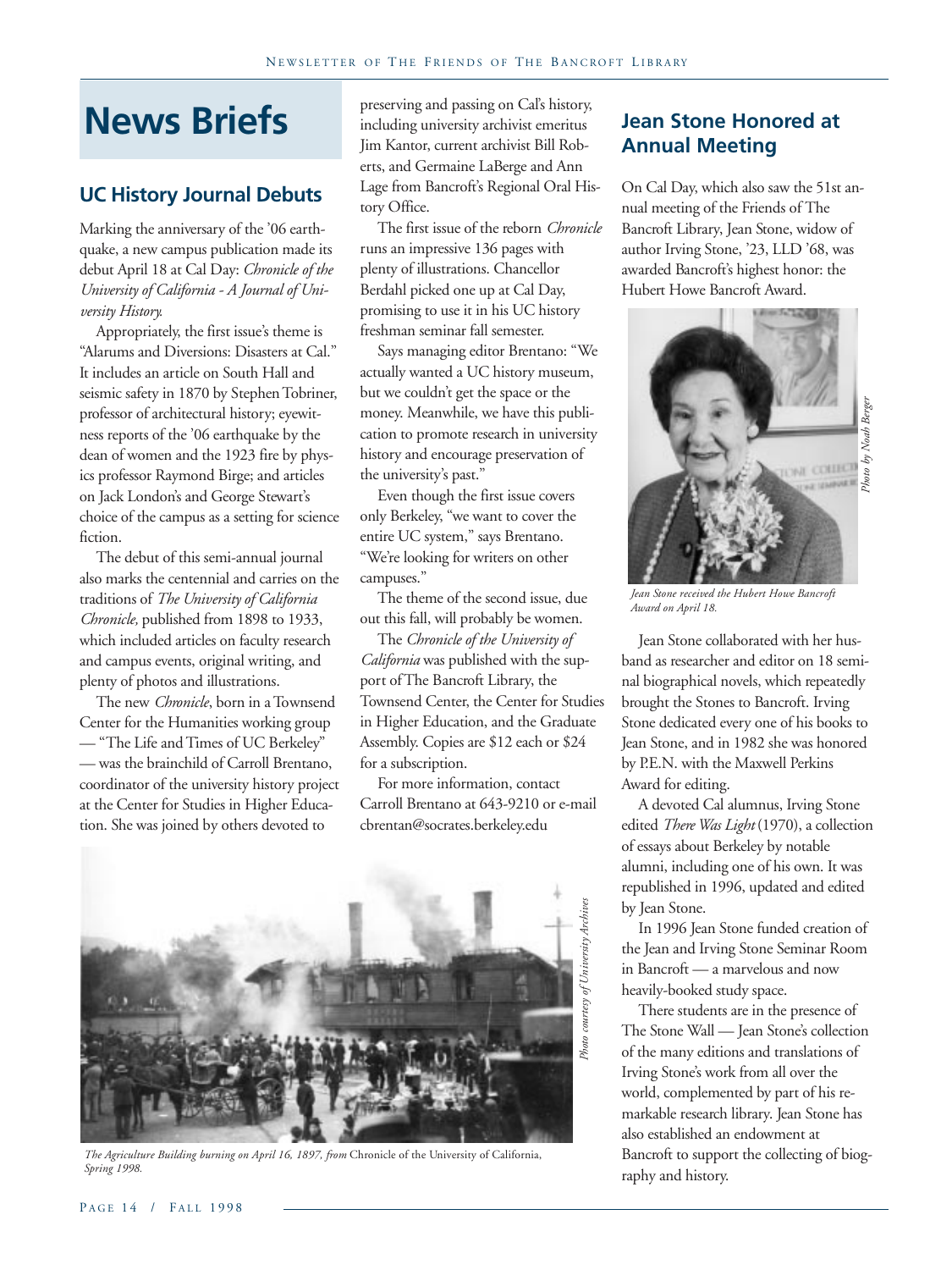## **Undergraduate Book Collecting**

Thanks to the generosity of Kenneth Hill of San Diego and Albert Shumate of San Francisco, starting this fall Bancroft will offer an annual prize for the best book collection by an undergraduate.

Both Hill and Shumate are long-time members of the Friends of The Bancroft Library and consummate collectors. Hill has built four world-class collections in fields ranging from Pacific voyages to meteorology. Shumate, who still lives in the San Francisco house in which he was born in 1905, has one of the finest private collections of Californiana in the world.

The Hill-Shumate prize will be awarded to a Cal undergraduate whose collection (of books and other printed materials, ephemera, manuscripts, etc.) best exemplifies the breadth of vision, ingenuity, and contribution to intellectual and cultural history that characterize the collections of Hill and Shumate.

#### **Desiderata**

The Bancroft would be particularly pleased to receive gifts of the books listed below for our MFK (Mary Frances Kennedy) Fisher collection. If you can help, please contact Bonnie Bearden, (510) 642-8171, email: bbearden@library.berkeley.edu

Berne, Victoria. *Touch and Go*. New York: Harper, 1939. Collaborative pseudonym of MFK Fisher and her husband, Dillwyn Parrish. *The art of eating: the collected gastronomical works of*

*M.F.K. Fisher*.Cleveland: World, 1954. *The boss dog: a story*. Berkeley: North Point Press,

1991.

*Consider the oyster.* New York: Duell, Sloan and Pearce, 1941.

*A considerable town*. New York: Knopf, 1978. *The cooking of provincial France.* New York: Time-Life Books, 1968.

*Here let us feast, a book of bouquets.* New York: Viking, 1946.

*How to cook a wolf.* New York: Duell, Sloan and Pearce, 1942.

*Long ago in France: the years in Dijon.* New York: Prentice Hall Press, 1991.

*Not now but now.* New York: Viking Press, 1947. *Serve it forth*. New York: World Book Co, 1937. *Serve it forth.* San Francisco: North Point Press, 1989, c1937.

*Sister age.* New York: Knopf, 1983.

*Conversations with M.F.K. Fisher.* Jackson: University Press of Mississippi, 1992.

Ferrary, Jeannette. *Between friends: M.F.K. Fisher and me.* New York: Atlantic Monthly Press, 1991.

#### **New Prize for For Sale: Two New Bancroft Publications**

The Bancroft Library has published<br>two new volumes in its occasional<br>series of scholarly works based on two new volumes in its occasional series of scholarly works based on primary resources in its collections.

The first is *The Gold and Silver of Spanish America* by professor emeritus of history Engel Sluiter, who focused his 60-year career on Dutch-Iberian rivalry in the late 16th and early 17th centuries. (See the Fall 1997 *Bancroftiana*, p. 5.)

After he retired in 1973, Sluiter turned his attention to analyzing the records of gold and silver mining in the Americas used to sustain the Spanish Empire. He repeatedly returned to archives in Seville, Spain to gather information to balance the record in New World archives, thereby determining how much the American mines produced, tax revenues gathered for the Spanish Empire, gold and silver actu-

**B** ancroft's second publication of<br>The Memoirs of Samuel H Auerback 1998 is *Utah Pioneer Merchant: The Memoirs of Samuel H. Auerbach (1847-1920)*.

Supported by a generous grant from the Beatrice Fox Auerbach Foundation of Hartford, Conn., the publication was compiled and edited by Judith Robinson from five separate manuscript sources in the papers of Eveline and Samuel Auerbach in The Bancroft Library. The memoirs detail a fascinating and full life: Auerbach's youth in Prussia, his emigration to America in 1862 when he was just 15, his journey from New York to San Francisco and the Gold Country and his early business experience there, and his partnership with an older brother in Salt Lake City, where they built up a prosperous department store.

Auerbach's keen recollection of business details, social life and customs, and pleasure in family and travels are complemented by an excellent sense of humor.

His friendship with Brigham Young benefited Salt Lake City and the Auerbachs in numerous ways. Auerbach records that his family's contribution of

ally received in Spain, and ultimately the expense of defending the Spanish Empire.

 Sluiter has distilled his research into some 50 tables of data, presented with brief essays on the nature and analysis of the statistical record.

In 1997 Sluiter donated his massive files to The Bancroft Library, where they complement the strongest collections of archival resources in the U.S. on the expansion of the Spanish Empire.

Bancroft is proud of its long association with and support of Sluiter's work and delighted to be the publisher of his monumental accomplishment.

*The Gold and Silver of Spanish America* is available at \$50, post-paid. Checks should be made payable to The Bancroft Library.

medicine to the sick prompted Young to give orders that the Auerbachs be permitted to redeem Mormon tithing script at face value — the only non-Mormon firm "to whom this unusual privilege was ever granted."

*Utah Pioneer Merchant*, de-

signed by Berkeley printer Peter Koch, is an excellent companion to *Frontier Reminiscences of Eveline Brooks Auerbach,* published by the Friends of The Bancroft Library in 1994 and still available for \$20.

*merchant, 1890s.*

*Utah Pioneer Merchant* is 232 pages, six by nine inches, bound in printed wrappers, and illustrated with six portraits. It is available from The Bancroft Library at \$25, post-paid. Checks should be made payable to The Bancroft Library.